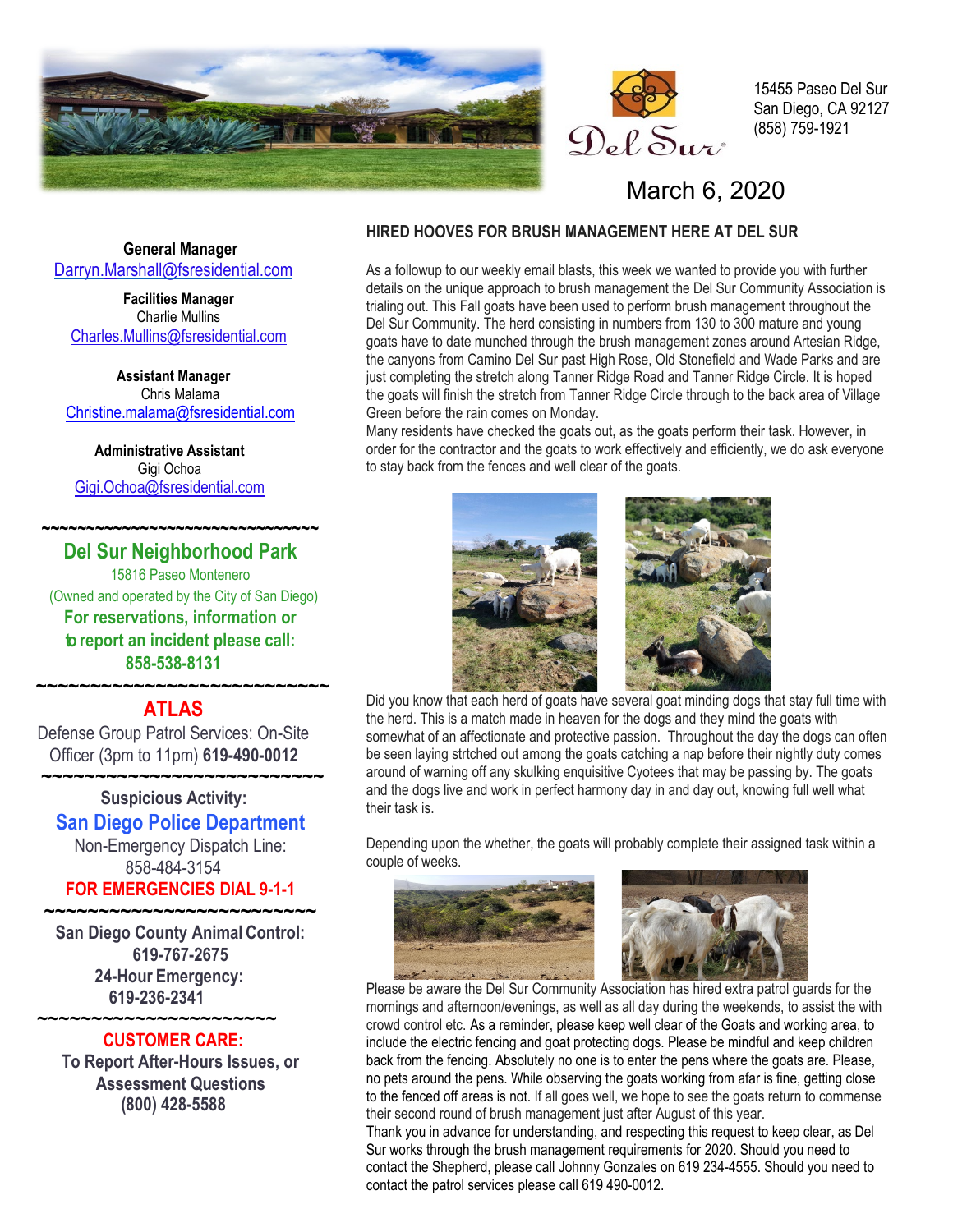### **Community Services Council vs Del Community Association**

Did you know that the CSC is independent from the Del Sur Community Association and both entities have their own areas of responsibility?

|                                           | <b>CSC</b>                                                                                                                                                                                              | <b>DEL SUR COMMUNITY ASSOCIATION</b>                                                                                                                                                                                           |
|-------------------------------------------|---------------------------------------------------------------------------------------------------------------------------------------------------------------------------------------------------------|--------------------------------------------------------------------------------------------------------------------------------------------------------------------------------------------------------------------------------|
| <b>Boards</b>                             | 5 Directors                                                                                                                                                                                             | 5 Directors                                                                                                                                                                                                                    |
| <b>Purpose</b>                            | *<br>Funds & organizes<br>all Community<br>Events, including<br>Movie Nights,<br>Concerts, Holiday<br>Events, etc.<br>*<br>Promotes and<br>supports resident<br><b>Driven Community</b><br><b>Clubs</b> | $\ast$<br>Upkeep and Maintenance of<br>common areas: including<br>private parks, mail boxes,<br>etc.<br>*<br>Enforcement of<br>Covenants.<br><b>Conditions and</b><br><b>Restrictions</b><br>*<br><b>Oversee Design Review</b> |
| Source of                                 | Enhancement Fee on the Sale of                                                                                                                                                                          | <b>Monthly HOA Dues</b>                                                                                                                                                                                                        |
| <b>Funds</b>                              | homes in Del Sur                                                                                                                                                                                        |                                                                                                                                                                                                                                |
| <b>Meet</b><br>ing<br><b>Sche</b><br>dule | Meet quarterly - 4 <sup>th</sup><br>Wednesday<br>- January, April, July &<br>October (April & October are<br>in the evening and open to<br>CSC residents.                                               | <b>Monthly Executive Meetings:</b><br><b>Open Session Meetings:</b><br>Are now being held on the 4th<br>Tuesday of every odd month (Jan,<br>Mar, May, Jul, Sept, and Nov). See<br>www.delsurcommunity.org for details          |
| <b>Fiscal Year</b>                        | June - May                                                                                                                                                                                              | June - May                                                                                                                                                                                                                     |
| Website                                   | www.delsurcsc.org - For all<br><b>Event and</b><br><b>Reservation</b><br>Information                                                                                                                    | www.delsurcommunity.org - For<br>all Association related Information                                                                                                                                                           |

# **The Board**

**Bill Ostrem President** 

**Lynn Miller** Vice President

**Ruth Loucks** Director at Large

**Hollie Kahn** Director at Large

**Alex Plishner** Director at Large